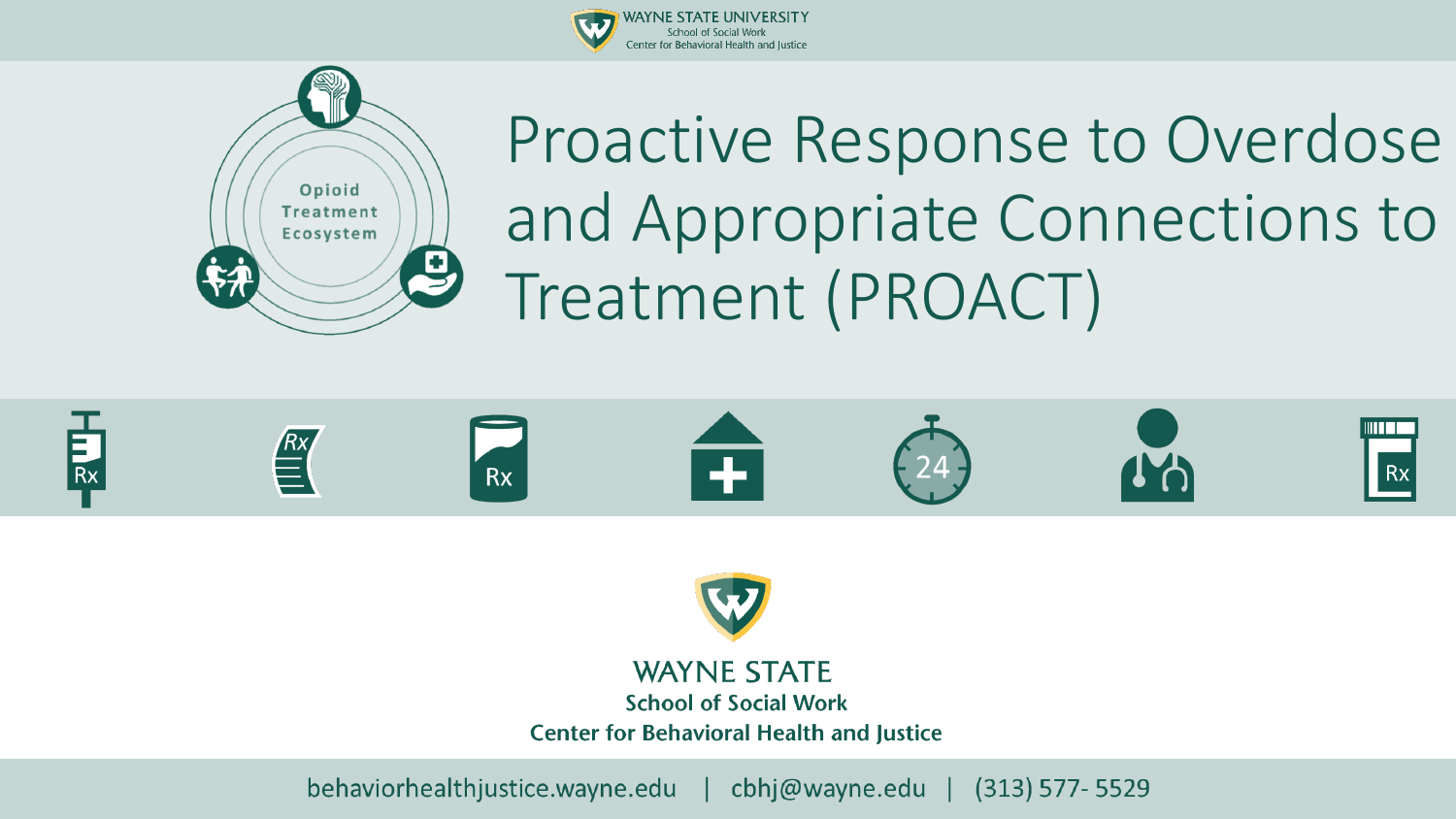

#### Naloxone Administrations by First Responders & Subsequent Treatment Services in County A

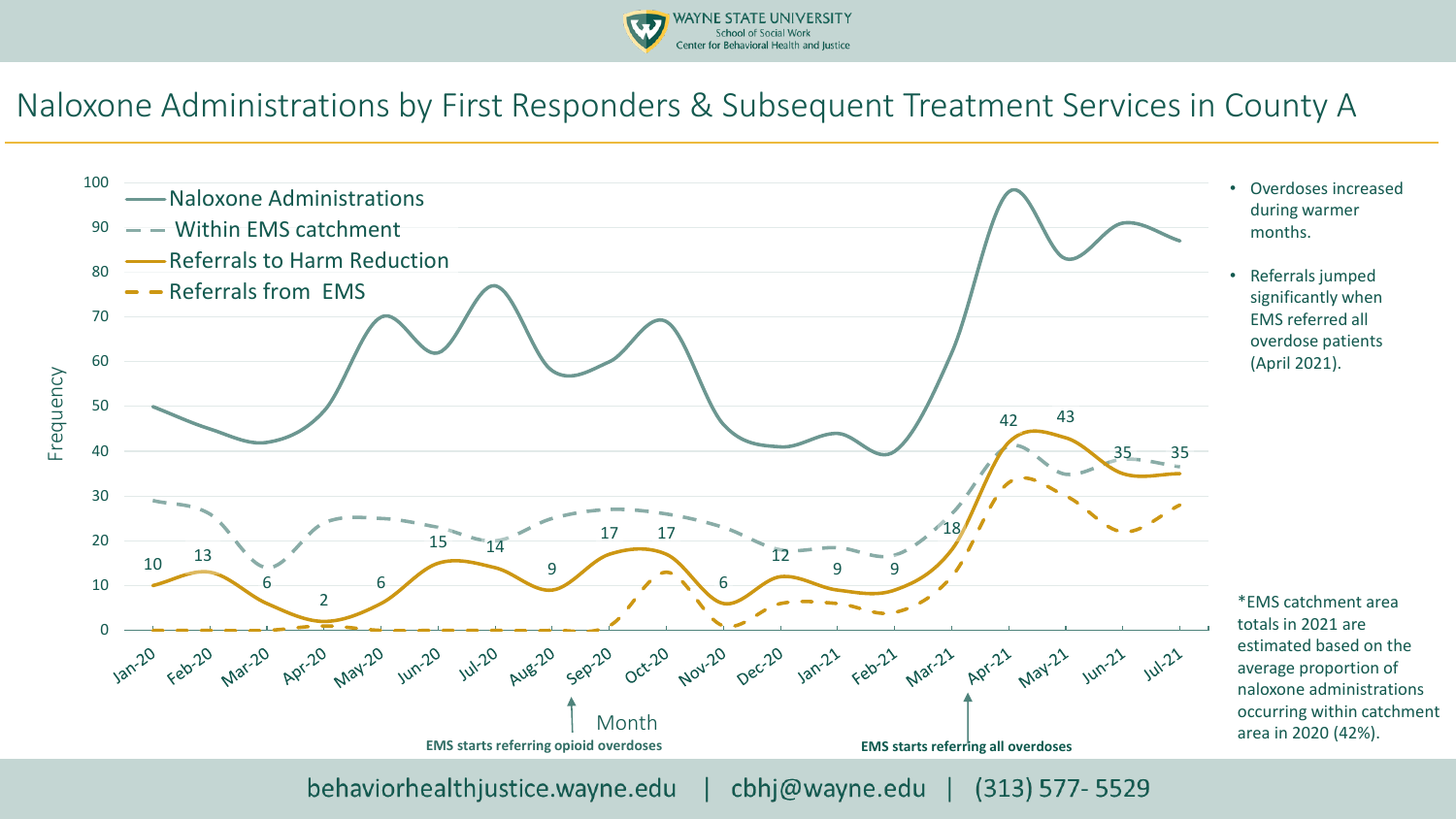

### Naloxone Administrations by First Responders & Subsequent Treatment Services in County B

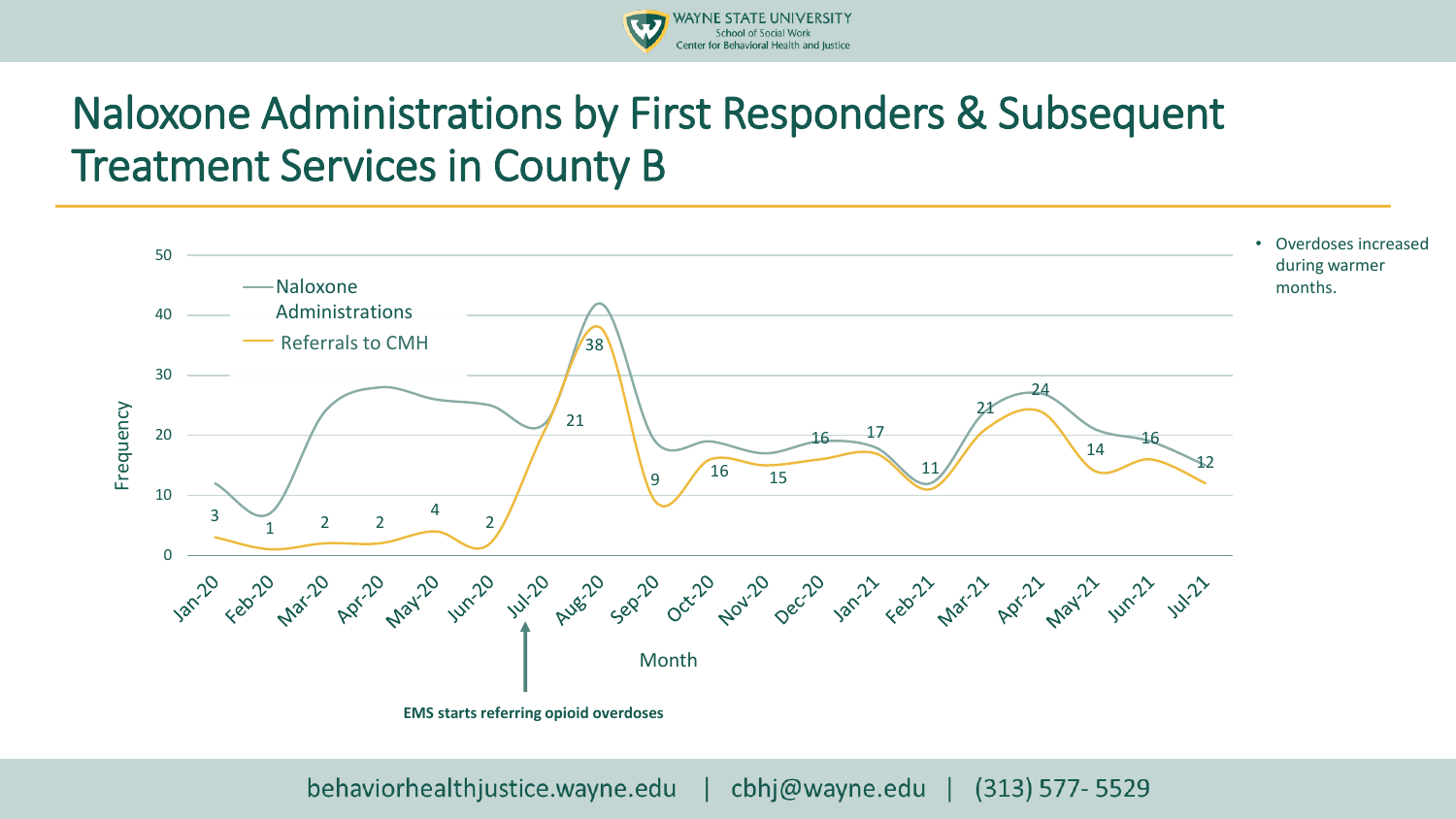

### Naloxone Administrations by First Responders & Subsequent Treatment Services in County C



• PROACT program started with separate funding from County A and County B, hence the later start date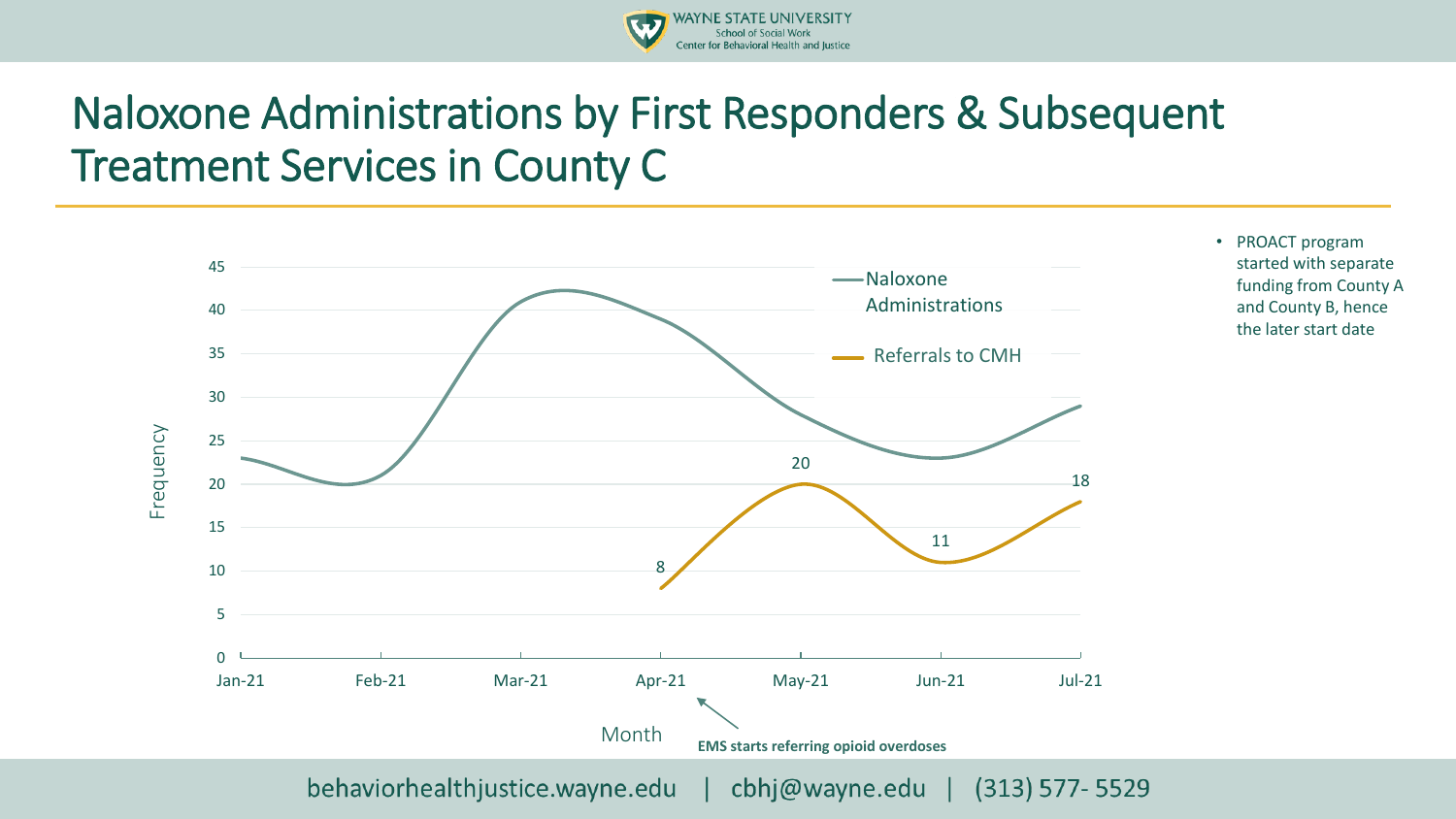

# Post-Referral PROACT Engagement in County A

#### *2020 – 2021 Program totals*

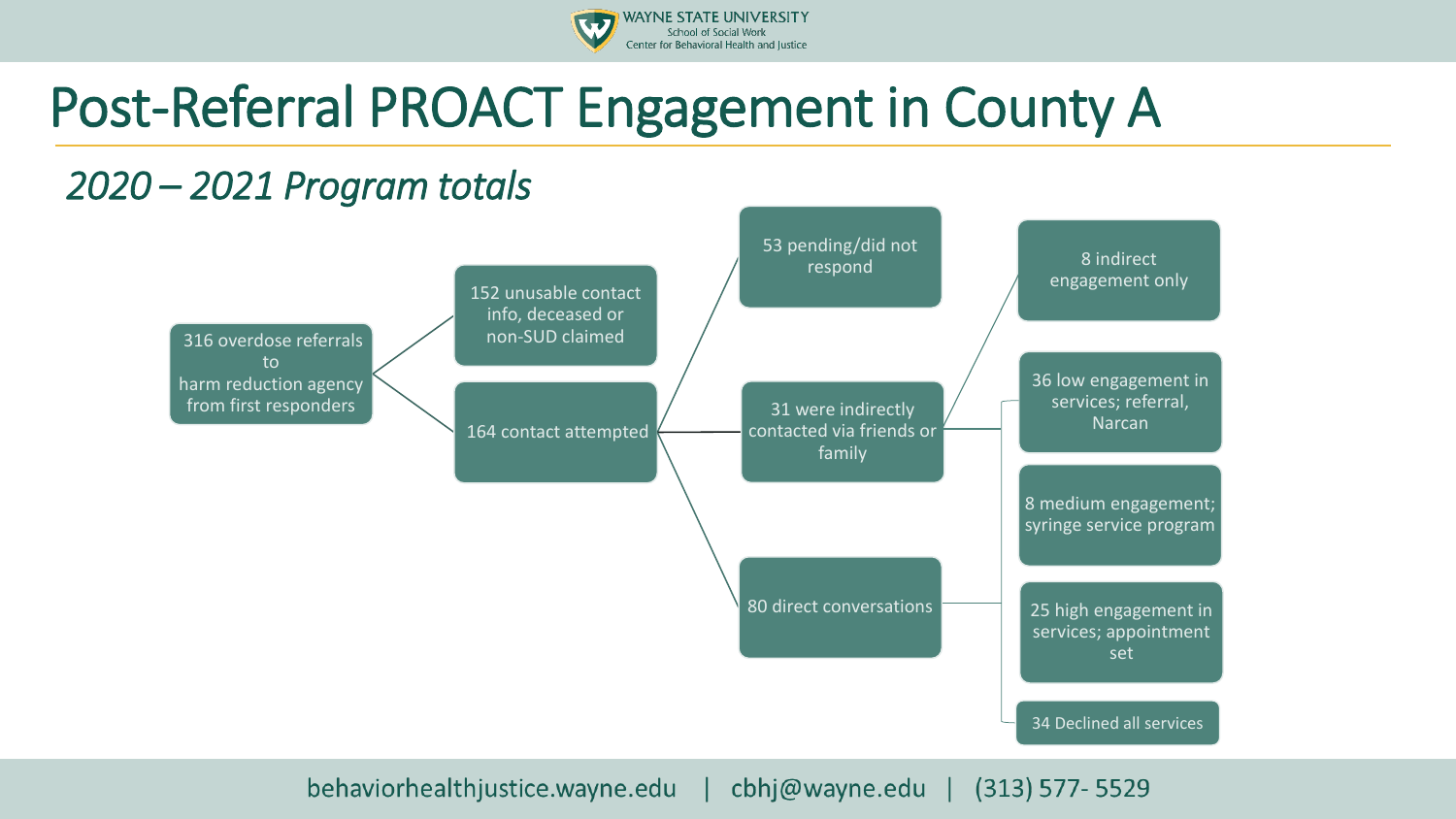

# Post-Referral PROACT Engagement in County B

### *2020 – 2021 Program totals*



*\*Due to the COVID-19 pandemic in this time period, the majority of contacts were attempted via phone.*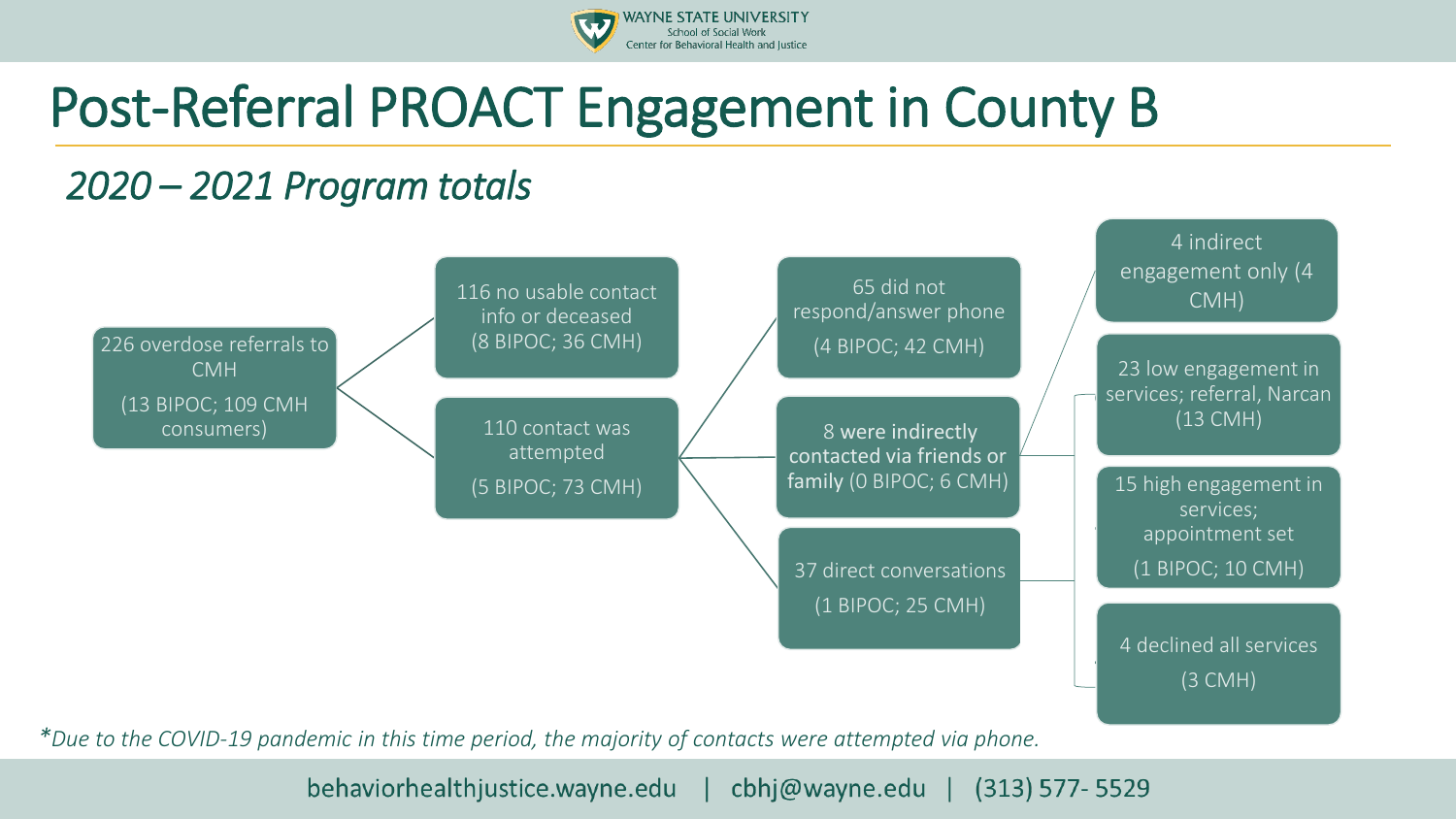

## Post-Referral PROACT Engagement in County C

### *Program totals (April 23 – July 31st, 2021)*

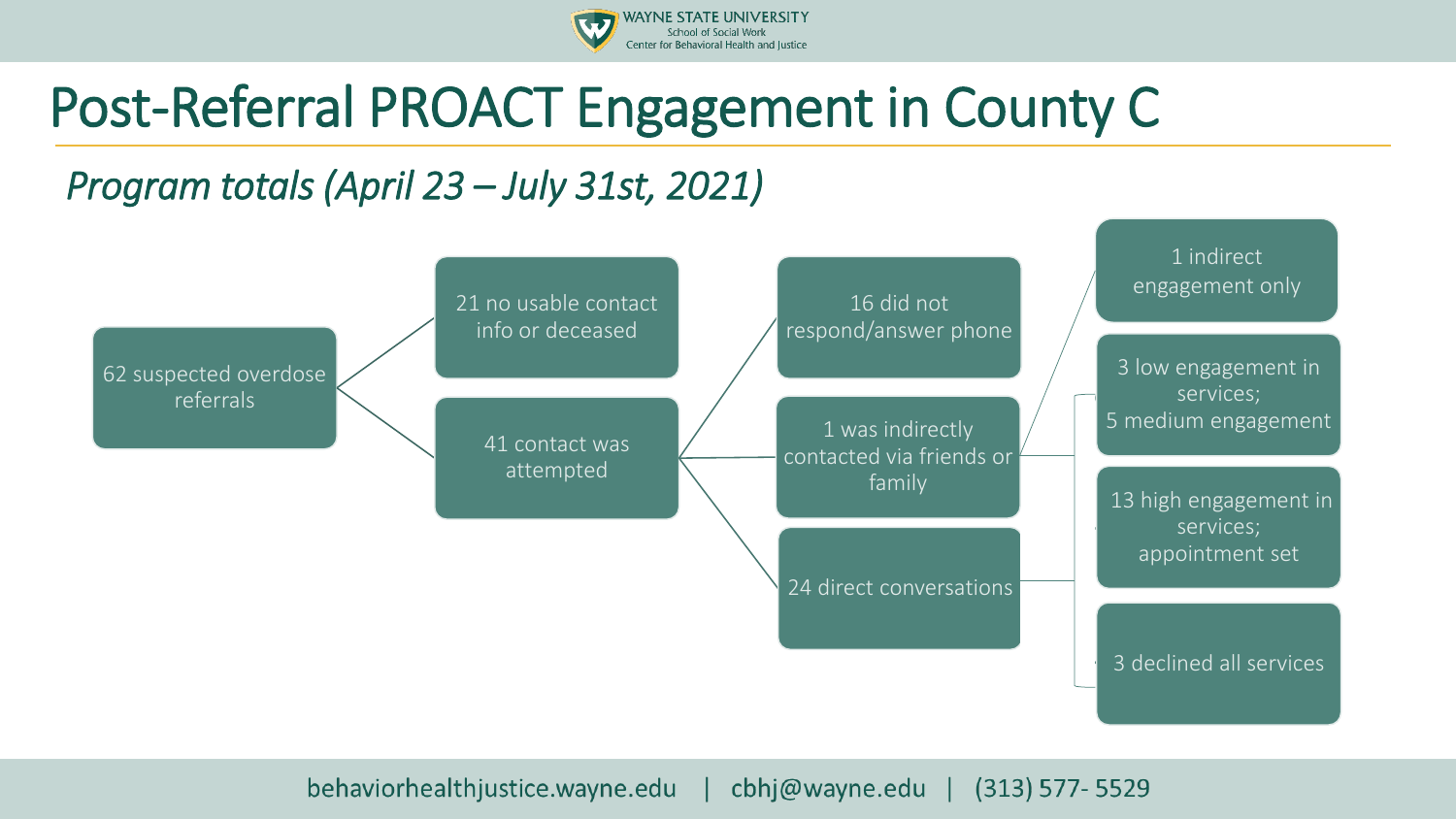

# Length of Time to PROACT Contact in County B

*Overdose*→ *Referral*→ *Contact (January 2020 – July, 2021 Program totals)*



#### Date of overdose to date of contact (n=109): 6.9 days

- On average, the harm reduction agency received overdose referrals from first responders about three days after the overdose incident. The standard deviation from overdose to referral was 5.2, meaning the time to referral varied substantially. These figures include all referred overdose incidents from partnering first responder agencies (n=317).
- Among those who received direct or indirect contact from the harm reduction agency (n=109), the contact occurred about seven days after the overdose incident. Unusable contacts and non-responding individuals were not included. Researchers counted the date of the latest attempted contact.
- A larger sample size is needed to determine whether time to contact had any significant relationship with service engagement.